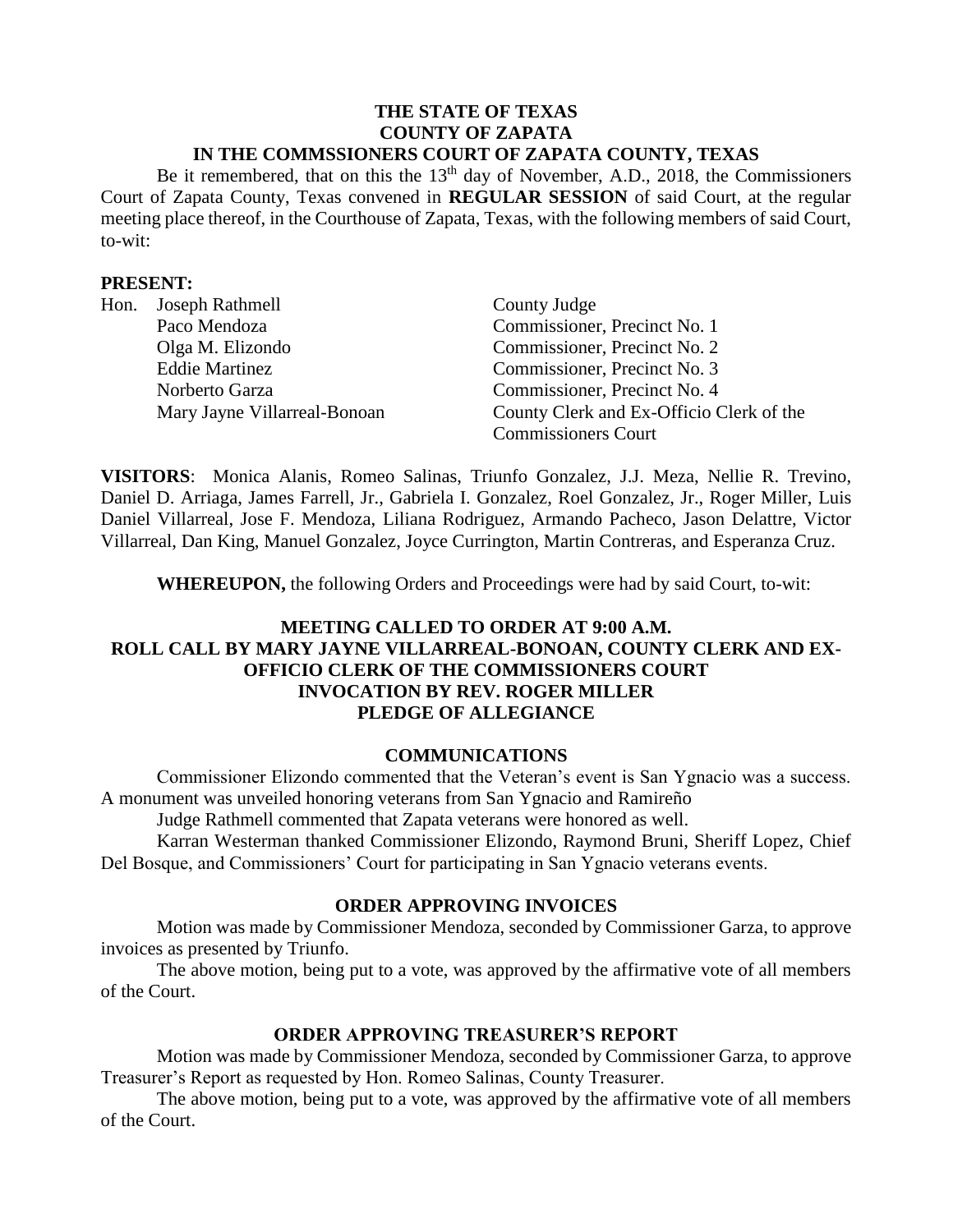#### **ORDER APPROVING CHECKS ISSUED**

Motion was made by Commissioner Garza, seconded by Commissioner Martinez, to approve checks issued as requested by Hon. Romeo Salinas, County Treasurer.

The above motion, being put to a vote, was approved by the affirmative vote of all members of the Court.

# **TAX / ASSESSOR COLLECTOR'S REPORT**

Tax Assessor/Collector's office, reported Hotel-Motel tax collections in the amount of \$12,473.31, last fiscal years total collections were \$111,087.41 and tax collections were collected at the rate of 23.61%.

## **PRESENTATION BY LUIS VILLARREAL OF EQUIPMENT OFFERED BY ANDERSON EQUIPMENT**

Luis Villarreal of Anderson Equipment made a presentation of equipment offered by the company. He was here last week to demonstrate paving equipment. He will return with another piece of equipment after hunting season is over. If the County is interested in the equipment demonstrated he offered a 1-year warranty. Commissioner Garza prefers a different model. The paver and mower cost approximately \$15,000 to rent per month.

## **ORDER APPROVING PAYMENT FOR REPAIRS FONE TO AMBULANCE OF ZAPATA COUNTY FIRE DEPARTMENT**

Motion was made by Commissioner Mendoza, seconded by Commissioner Garza, to approve payment for repairs done to ambulance of Zapata County Fire Department in the amount of \$19,810.28 from the tobacco fund as requested by Hon. Joe Rathmell, County Judge.

The above motion, being put to a vote, was approved by the affirmative vote of all members of the Court.

## **ORDER APPROVING PURCHASE OF FIRE TRUCK AND RESCUE TRUCK FOR FIRE DEPARTMENT**

Motion was made by Commissioner Mendoza, seconded by Commissioner Garza, to approve purchase of 2019 Freightliner with equipment (pumper and rescue truck) from Municipal Fire being the lowest bidder with a bid of \$494,041.80, to be paid out of the FY2019-2020 budget as requested by Fire Chief J.J. Meza, Fire Department.

The above motion, being put to a vote, was approved by the affirmative vote of all members of the Court.

## **ORDER APPROVING COMPENSATION FOR COUNTY EMPLOYEES THAT WORKED FILLING SAND BAGS**

Motion was made by Commissioner Mendoza, seconded by Commissioner Martinez, to approve \$1,853.02 as the total compensation for the county employees that worked to filling the sand bags as requested by Fire Chief J.J. Meza, Fire Department.

The above motion, being put to a vote, was approved by the affirmative vote of all members of the Court.

## **ORDER APPROVING PAVING IN FALCON MESA AS THE NEXT PROJECT FOR CDBG 2019-2020 FUNDING CYCLE**

Motion was made by Commissioner Mendoza, seconded by Commissioner Garza, to approve paving in Falcon Mesa as the next project for the CDBG 2019-2020 funding cycle as requested by Hon. Joe Rathmell, County Judge.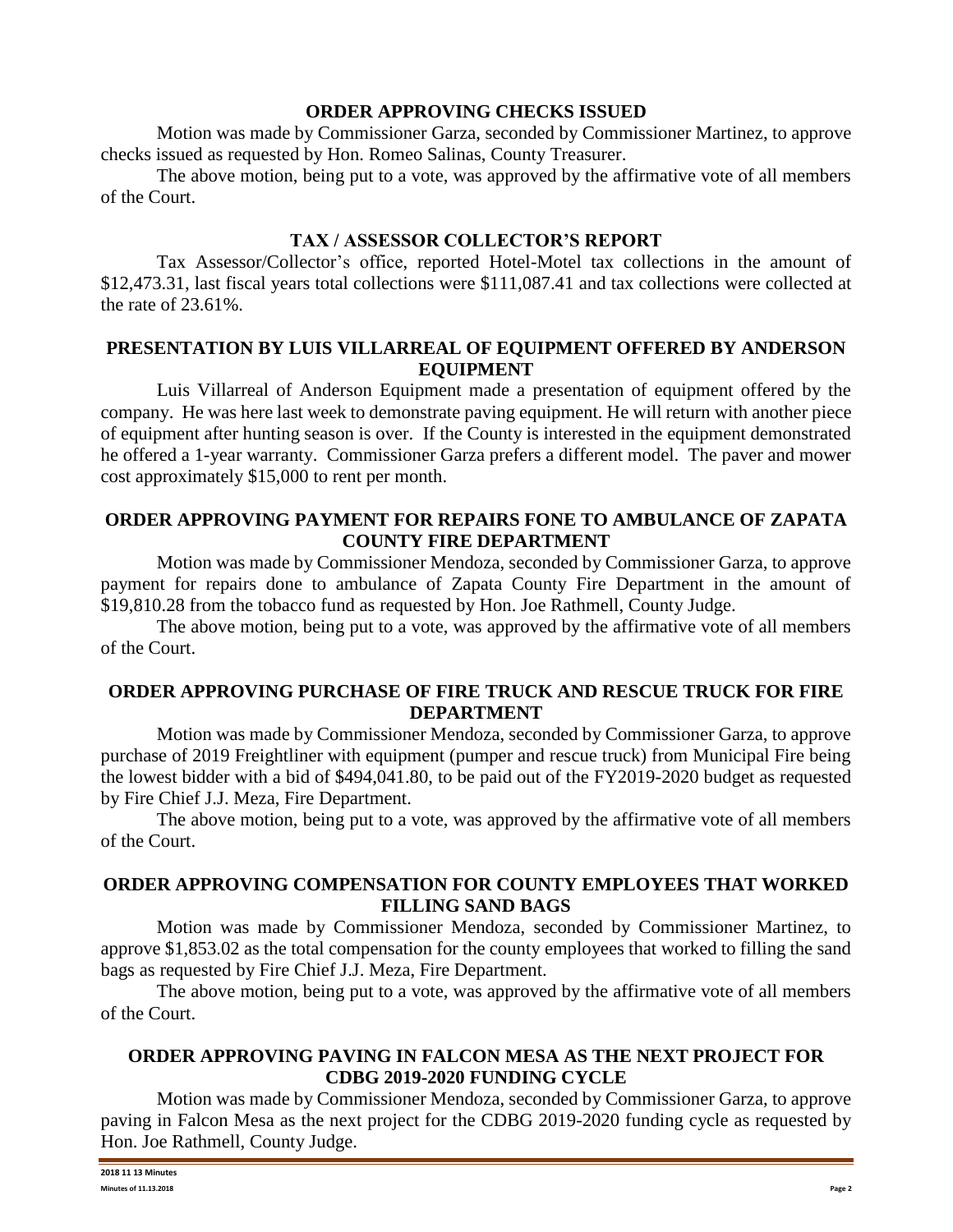The above motion, being put to a vote, was approved by the affirmative vote of all members of the Court.

## **ORDER SEEKING PROCURMENT OF PROFESSIONAL SERVICES FOR CDBG 2019- 2020 FUNDING CYCLE**

Motion was made by Commissioner Garza, seconded by Commissioner Mendoza, to approve to seek the procurement of professional services for the CDBG 2019-2020 funding cycle as requested by Hon. Joe Rathmell, County Judge.

The above motion, being put to a vote, was approved by the affirmative vote of all members of the Court.

## **ORDER APPROVING RENTAL OF PAVER AS NEEDED**

Motion was made by Commissioner Mendoza, seconded by commissioner Garza, to approve rental of paver as needed as requested by Hon. Joe Rathmell, County Judge. (Price of mower tractor is \$161,489.92.)

The above motion, being put to a vote, was approved by the affirmative vote of all members of the Court.

## **ORDER APPROVING USE OF OSWALDO & JUANITA RAMRIEZ EXHIBIT HALL FOR COWBOY FAST DRAW ASSOCIATION OF TEXAS CIRCUIT SHOOTOUT EVENT**

Motion was made by Commissioner Garza, seconded by Commissioner Mendoza, to approve the use of the Oswaldo & Juanita Ramirez Exhibit Hall for the Cowboy Fast Draw Association of Texas Circuit Shootout event that will take place on Saturday, January 12, 2018, pending approval by County Attorney. Monies collected will be used for the Shoot for the Stars Scholarship Fund, as requested by Hon. Paco Mendoza, Commissioner Pct. 1. This event is free to the public and the County is not responsible for incidentals or accidents.

The above motion, being put to a vote, was approved by the affirmative vote of all members of the Court.

## **ORDER APPROVING PAYMENT FOR NEW A/C UNIT INSTALLED AT MAIN BUILDING OF BOYS AND GIRLS CLUB**

Motion was made by Commissioner Martinez, seconded by Commissioner Garza, to approve the payment of \$5,000 for new a/c/ unit installed at the main building of the Boys and Girls Club of Zapata County, to be paid out of Building Maintenance fund, as requested by Hon. Paco Mendoza, Commissioner Pct. 1.

The above motion, being put to a vote, was approved by the affirmative vote of all members of the Court.

## **NO ACTION WAS TAKEN ON THE FOLLOWING ITEM**

17. authorizing Commissioner Olga M. Elizondo, Precinct 2, to conduct the process of procuring services of a prequalified grant administrator and an engineer as necessary for preparing Zapata County's application for a grant from 2019-2020 funding cycle of the Texas Community Development Block Grant Program, and for providing the professional services necessary for the implementation of the project the requested grant may fund as requested by Hon. Olga M. Elizondo, Commissioner Pct. 2.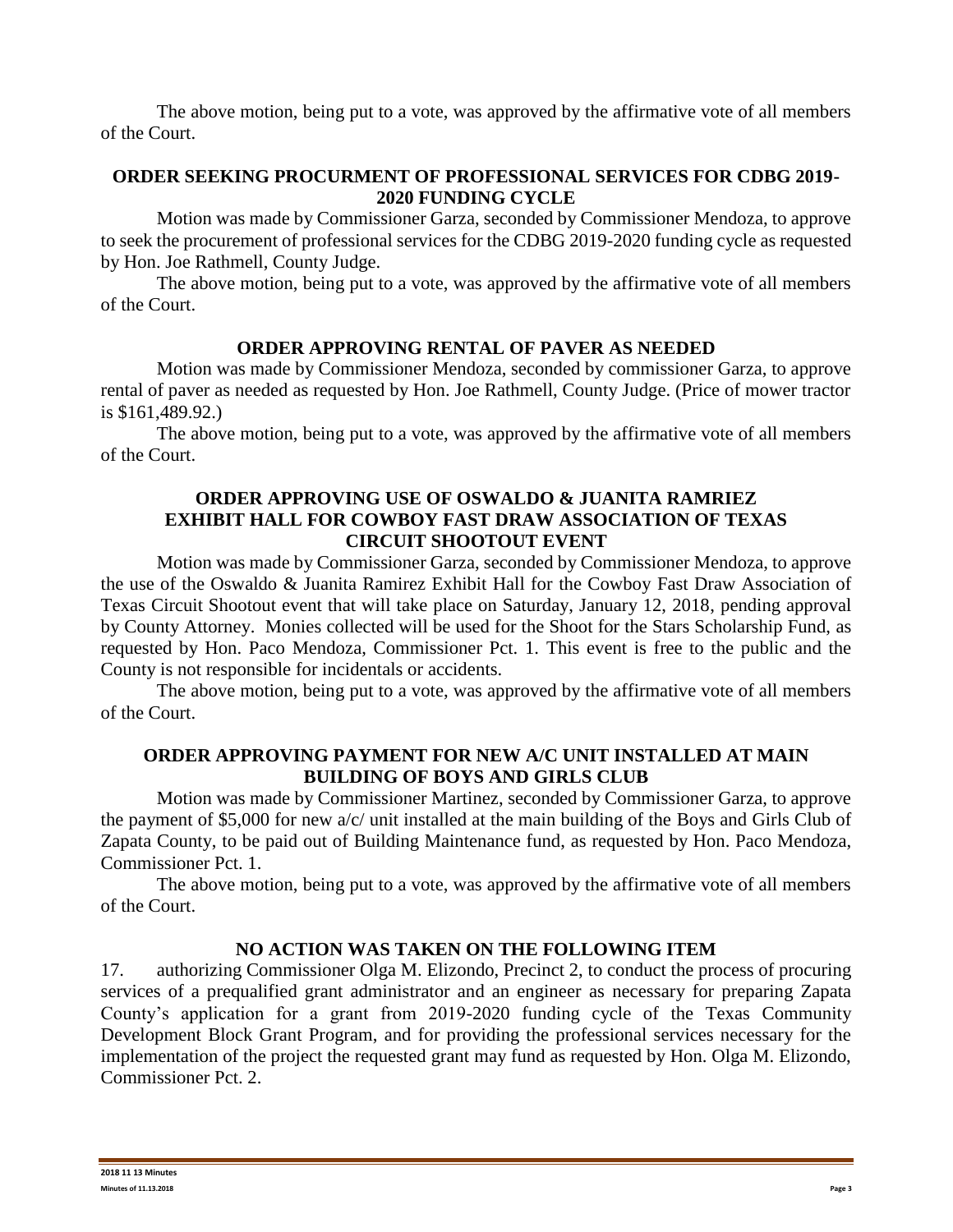## **ORDER APPROVING TRANSFER OF CONTROL OF LA PAZ MUSEUM IN SAN YGNACIO TO ZAPATA COUNTY SCHOOL DISTRICT (ZCISD)**

Motion was made by Commissioner Martinez, seconded by Commissioner Garza, to approve to transfer control of the La Paz Museum in San Ygnacio to the Zapata County Independent School District (ZCISD) as requested by Hon. Olga M. Elizondo, Commissioner Pct. 2.

The above motion, being put to a vote, was approved by the affirmative vote of all members of the Court.

## **ORDER APPROVING DESIGNATION OF TRIUNFO GONZALEZ AS LABOR STANTARDS OFFICER (LSO) FOR TxCDBG GRANT**

Motion was made by Commissioner Martinez, seconded by Commissioner Garza, to approve the designation of Triunfo Gonzalez as Labor Standards Officer (LSO) for TxCDBG Grant 7215085 (Truman Phelps) as requested by Triunfo Gonzalez, County Auditor.

The above motion, being put to a vote, was approved by the affirmative vote of all members of the Court.

# **ORDER APPROVING REPLAT OF J.L. GUEVARA SUBDIVISION**

Motion was made by Commissioner Martinez, seconded by Commissioner Mendoza, to approve the replat of the J.L. Guevara Subdivision, pending approval by engineer and County shop supervisor, as requested by Manuel Gonzalez, Premier Engineering.

The above motion, being put to a vote, was approved by the affirmative vote of all members of the Court.

## **ORDER APPROVING INVOICES AND STATUS REVIEW FOR ZAPATA COUNTY WASTEWATER TREATMENT PLANT**

Motion was made by Commissioner Martinez, seconded by Commissioner Garza, to approve invoice in the payable to Terracon in the amount of \$10,142,50, invoice payable to EDCJC in the amount of \$215,143.74, and invoice payable to Premier Engineering in the amount of \$14,079.76 for Zapata County Wastewater Treatment Plant Project as requested by Manuel Gonzalez, Premier Engineering. The project has been inspected, some concrete is being removed and re-poured as some of the concrete was not up to standards.

The above motion, being put to a vote, was approved by the affirmative vote of all members of the Court.

# **ORDER APPROVING INVOICES FOR 3RD, 4TH, AND 7TH STREET IMPROMENT PROJECT**

Motion was made by Commissioner Garza, seconded by Commissioner Mendoza, to approve invoice in the amount of \$800 payable to Premier Engineering and invoice in the amount of \$61,766.72 payable to RapidHaul, LLC for  $3<sup>rd</sup>$ , 4<sup>th</sup> and 7<sup>th</sup> Street Improvement Project as requested by Manuel Gonzalez, Premier Engineering.

The above motion, being put to a vote, was approved by the affirmative vote of all members of the Court.

## **ORDER APPROVING INVOICE FOR GOLF COURSE SEWER LINE PROJECT**

Motion was made by Commissioner Mendoza, seconded by Commissioner Garza, to approve invoice in the amount of \$3,347.50 payable to Guzman Backhoe Services for the Golf Course Sewer Line Project as requested by Manuel Gonzalez, Premier Engineering.

The above motion, being put to a vote, was approved by the affirmative vote of all members of the Court.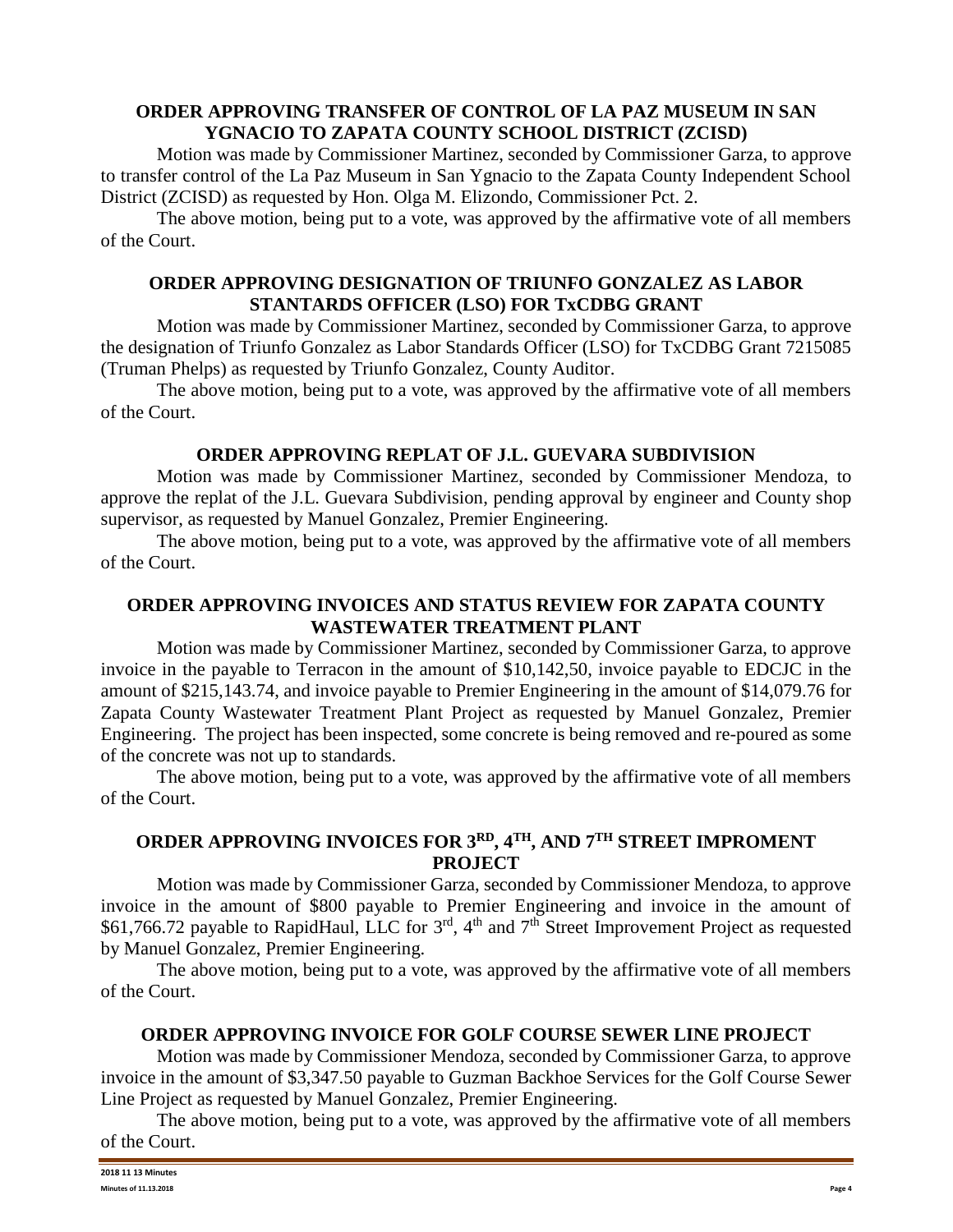### **ORDER APPROVING CHANGE ORDER OF TxDOT UTILITY RELOCATION VELENO BRIDGE PROJECT**

Motion was made by Commissioner Martinez, seconded by Commissioner Mendoza, to approve change order of TxDOT Utility Relocation Veleño Bridge Project as requested by Manuel Gonzalez, Premier Engineering. Existing line is underwater, they are trying to keep said line above water to be able to connect and avoid leaks and problems.

The above motion, being put to a vote, was approved by the affirmative vote of all members of the Court.

#### **ORDER APPROVING INSTALLATION OF STREET LIGHT**

Motion was made by Commissioner Garza, seconded by Commissioner Mendoza, to approve installation of a street light at the following locations:

- a. 2402 Delmar
- b. 2211 Lincoln Street
- c. 1005 Miraflores
- d. 104 Trinity

as requested by Hon. Olga M. Elizondo, Commissioner Pct. 2.

The above motion, being put to a vote, was approved by the affirmative vote of all members of the Court.

## **MOTION WAS MADE BY COMMISSIONER GARZA, SECONDED BY COMMISSIONER MENDOZA, TO ENTER INTO EXECUTIVE SESSION**

## **MOTION WAS MADE BY COMMISSIONER GARZA, SECONDED BY COMMISSIONER MENDOZA, TO RETURN TO REGULAR SESSION**

## **ORDER APPROVING TAX ABATEMENT AGREEMENT AUTHORIZED AND GOVERNED BY CHAPTER 312 OF THE TEXAS TAX CODE WITH LAS LOMAS WIND ENERGY, LLC**

Motion was made by Commissioner Mendoza, seconded by Commissioner Martinez, to approve a Tax Abatement Agreement authorized and governed by Chapter 312 of the Texas Tax Code with Las Lomas Wind Energy, LLC, subject to addendum provided to the court, and any maters incident thereto as requested by Juan Cruz and Fortunato G. Paredes, J. Cruz and Associates. A donation will be made to the Boys and Girls Club of Zapata.

*Closed Session/Executive Session is requested pursuant to Texas Government Code Title 5 Subchapter D, Section 551.071(A)(B) Consultation with Attorney and 551.0725, Commissioners Court: Deliberation regarding contract being negotiated.*

The above motion, being put to a vote, was approved by the affirmative vote of all members of the Court.

#### **ORDER APPROVING TAX ABATEMENT AGREEMENT AUTHORIZED AND GOVERNED BY CHAPTER 312 OF THE TEXAS TAX CODE WITH VAQUERO WIND ENERGY, LLC**

Motion was made by Commissioner Mendoza, seconded by Commissioner Martinez, to approve Tax Abatement Agreement authorized and governed by Chapter 312 of the Texas Tax Code with Vaquero Wind Energy, LLC, subject to addendum provided to the court, and any maters incident